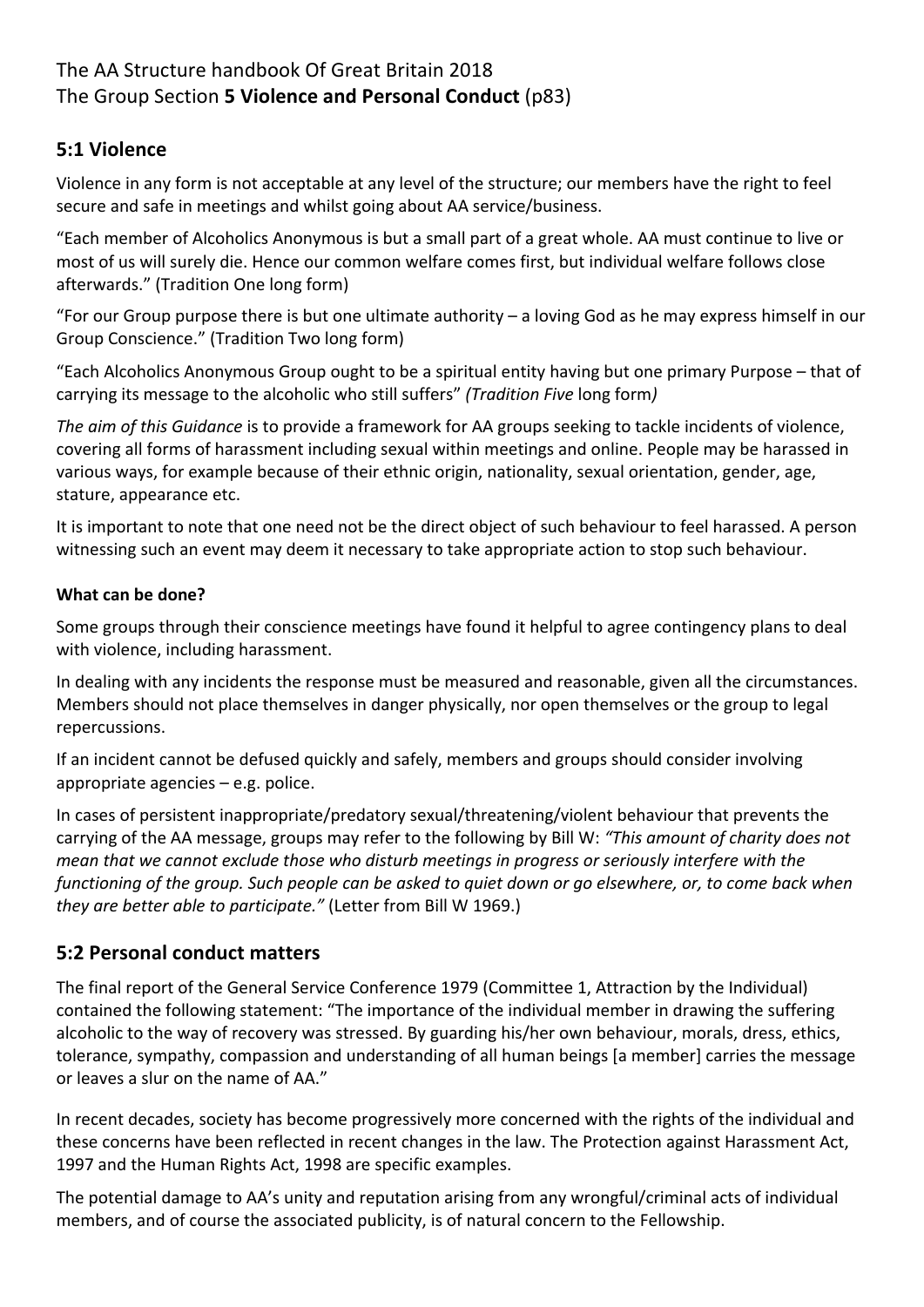### **History and background**

A continuing function of the General Service Board as custodian of the Traditions is to inform and guide the Fellowship as a whole.

Every AA group makes an open invitation to any member of the public having a desire to stop drinking to attend its meetings. In terms of AA Traditions, it is the responsibility of all of us to ensure that the carrying of the message to all prospective, new or established members is done honestly and decently. We also understand that our Twelve Traditions including that of group autonomy do not place groups or members above the law, and that when individuals act injuriously to others they are legally accountable. This will, of course, be generally understood in that our First Tradition reminds us that all members and groups have a responsibility in respect to the common welfare and protection of the individual member.

Every AA group needs to recognise and accept responsibility for dealing with bad behaviour and thereby protect the overall good name of AA as a respected Fellowship.

### **AA and society**

While Alcoholics Anonymous seeks to maintain its singleness of purpose, and its simple principles, society is growing increasingly diverse and complex.

The healthy AA group is largely self-regulating, operating within the Twelve Traditions and the unity of all our AA principles that are founded in love, with our Steps, Traditions, Concepts and Legacies underpinning our recovery.

By regular examination of its group conscience, the healthy group enjoys good behaviour at both individual and group level.

#### **About Behaviour**

Bullying, harassment and offensive behaviour are negative and unacceptable forms of discrimination that are in conflict with the AA Traditions and our way of life in recovery.

Any such behaviour needs to be taken seriously, and sober AA members must deal with it as it arises. Whether or not the behaviour is intended to be hurtful is irrelevant, the important point is that it is offensive. AA members, within their groups, need to recognise the power of their behaviour in their relationships with other members of the Fellowship and with potential newcomers. Members in recovery will understand that the behaviour we choose to adopt influences others. Recognising that we can control our behaviour, we have a responsibility to set a good example.

Members have a right to expect that they will be reasonably safe at a group meeting. It is the responsibility of the group holding the meeting, through its members and leaders, to ensure that no member or visitor is subjected to or experiences bullying, harassment or offensive behaviour of any kind.

#### **What can be done about unacceptable behaviour?**

#### **1 Personal Action**

a. It is often sufficient for the recipient to raise the difficulty with the person creating the problem by pointing out that his/her conduct is offensive. Anyone has the right to challenge unacceptable behaviour of any other members of AA at any stage, and request that the behaviour stop.

b. Support and help – it should be possible for the recipient to prepare for this conversation with the help of his/her sponsor or another member if she/he wishes. Should the recipient find it too difficult or embarrassing to raise the issue with the person creating the problem, it may be appropriate for the recipient to have the conversation with his/her sponsor or another member present.